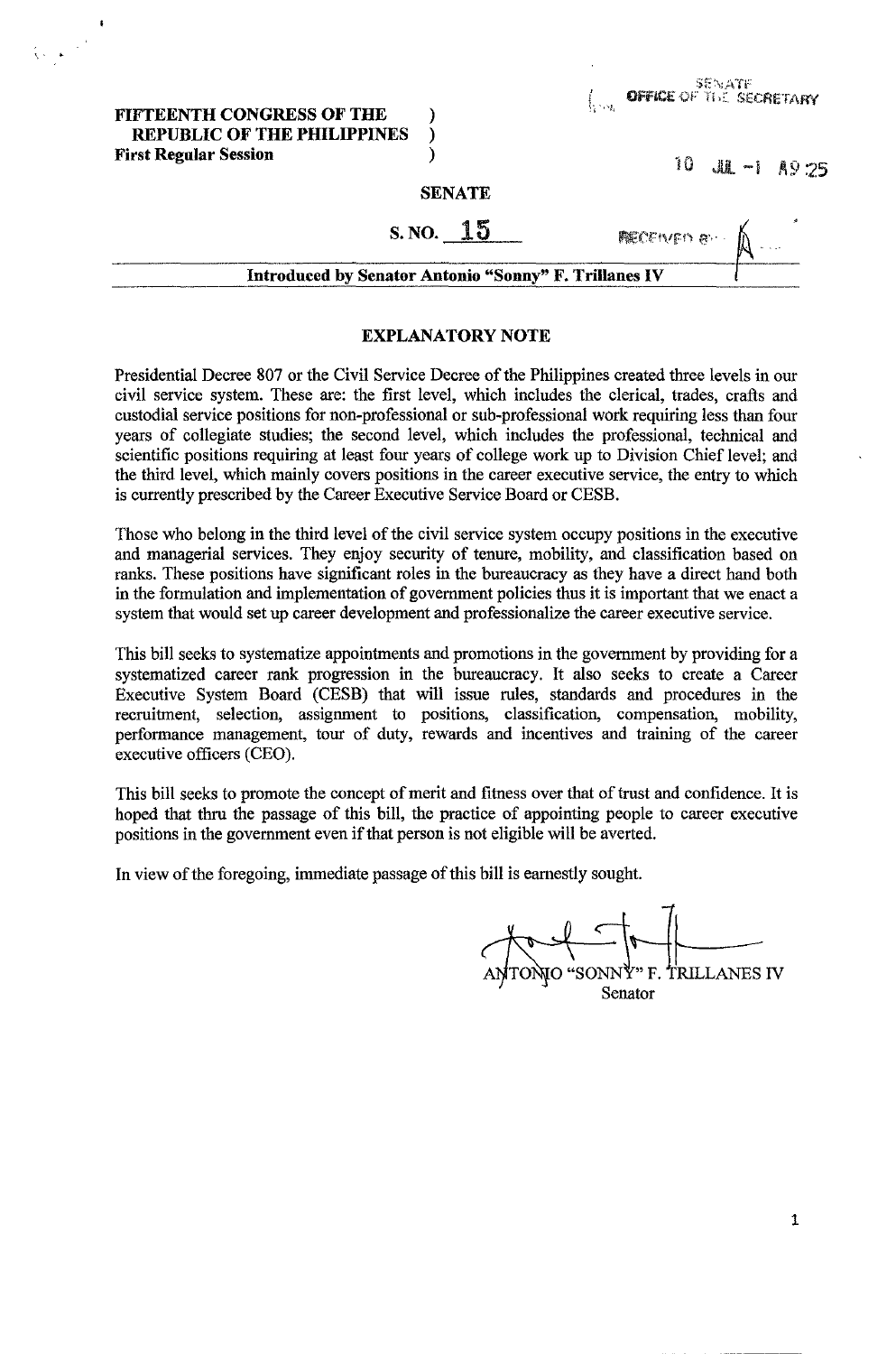## FIFTEENTH CONGRESS OF THE )<br>REPUBLIC OF THE PHILIPPINES REPUBLIC OF THE PHILIPPINES )<br>
irst Regular Session (1) First Regular Session **10** *JUL 20* JUL 20 **JUL 20** *JULE* 20 *JULE* 20 *JULE* 20 *JULE* 20 *JULE* 20 *JULE* 20 *JULE* 20 *JULE* 20 *JULE* 20 *JULE* 20 *JULE* 20 *JULE* 20 *JULE* 20 *JULE* 20 *JULE* 20 *JULE* 20 *JULE* 20

 $\ddot{\phantom{a}}$ 

 $\overline{a}$ 

**RECEIVITY ON** 

| Ū | JU. |  |  | AS 25 |
|---|-----|--|--|-------|
|---|-----|--|--|-------|

#### **SENATE**

# $S. NO. 15$

| Introduced by Senator Antonio "Sonny" F. Trillanes IV |  |  |
|-------------------------------------------------------|--|--|
|                                                       |  |  |

### AN ACT

## ESTABLISHING THE CAREER EXECUTIVE SYSTEM

*Be* it *enacted by the Senate and the House of Representatives of the Philippines in Congress assembled.* 

| $\mathbf 1$    | <b>ARTICLE I</b>                                                                                     |
|----------------|------------------------------------------------------------------------------------------------------|
| $\overline{2}$ | <b>GENERAL PROVISIONS</b>                                                                            |
| 3              |                                                                                                      |
| 4              | <b>SECTION 1. Short Title.</b> - This Act shall be known as the "Career Executive System"            |
| 5              | Act of 2010".                                                                                        |
| 6              |                                                                                                      |
| 7              | SEC. 2. Declaration of Policy. $-$ It is the policy of the State under Article IX, B. Section        |
| 8              | 3 of the 1987 Philippine Constitution to establish a career service and to provide the public sector |
| 9              | with a well-selected and development-oriented corps of public managers who possess the               |
| 10             | necessary expertise and responsive leadership that will serve as a stabilizing force, an instrument  |
| 11             | for change, a vanguard of professionalism and careerism in the civil service, and a critical link    |
| 12             | between the government and the people. Towards this end, the State hereby calls for an effective,    |
| 13             | efficient and responsible administration of the executive/managerial class within the third level    |
| 14             | of the career service that will maintain continuity and stability in the bureaucracy.                |
| 15             |                                                                                                      |
| 16             | SEC. 3. Coverage. - This Act shall cover the executive/managerial class of the third                 |
| 17             | level which constitutes the Career Executive System.                                                 |
| 18             |                                                                                                      |
| 19             | SEC. 4. Definition of Terms. $-$ As used in this Act, the following terms                            |
| 20             | shall be construed as follows:                                                                       |
| 21             | (a) "Third Level" refers to the highest level in the career service of the Civil Service             |
| 22             | System under the 1987 Philippine Constitution which includes positions in the                        |
| 23             | executive and managerial class, and the positions in the highly technical and specialized            |
| 24             | class such as the foreign service, the scientific, technical, artistic and academic fields, in       |
|                |                                                                                                      |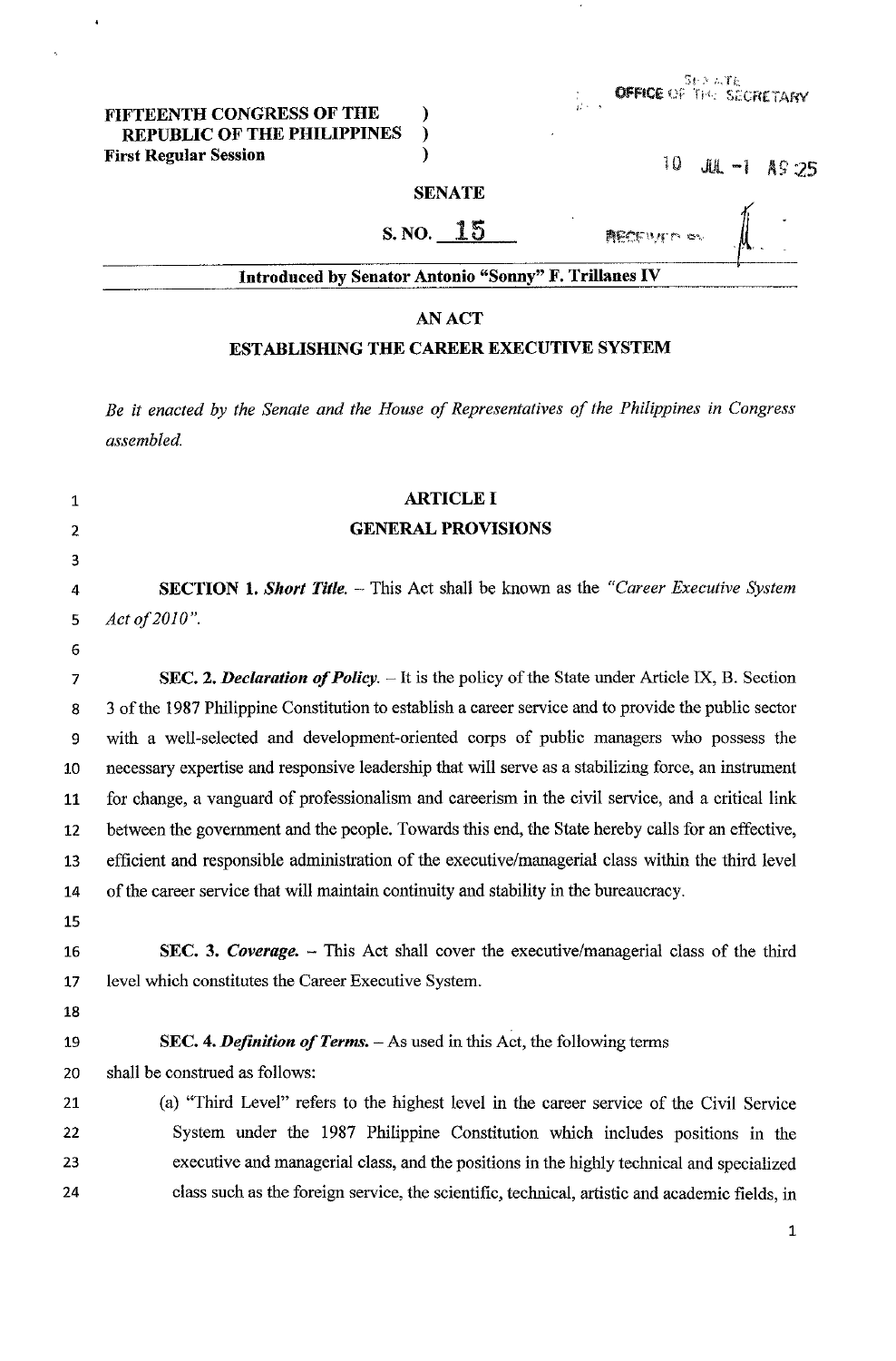1 all branches, subdivisions, instrumentalities and agencies of the government including 2 government-owned or controlled corporations with original charters. The third level 3 covers all positions higher than chief of division based on the position classification 4 system of the Department of Budget and Management and the Civil Service 5 Cornmission, or based on such other systems as may be applicable across the executive, 6 legislative and judicial branches, including constitutional offices.

- 7 (b) "Career Executive System (CES)" refers to the system of professionalization and 8 career development of the executive and managerial component of the third level in the 9 career service.
- 10 (c) "Career Executive System Board (CESB)" refers to the policy making body 11 responsible for the development, maintenance and administration of the Career 12 Executive System.
- 13 (d) "Career Executive Officer (CEO)" refers to a Career Executive Officer-Eligible who 14 is conferred a CES rank and appointed to a position covered by the CES.
- 15 (e) "Career Executive Officer-Eligible (CEO-E)" refers to a person who passed the 16 qualifying examination process set by the Board through the Civil Service Commission 17 but has not yet been appointed to a position in the CES.
- 18 (f) "Rank" refers to the index of classification of Career Executive Officers to which a 19 Career Executive Officer-Eligible may be appointed by the Civil Service Commission 20 in accordance with the requirements prescribed by the Board.
- 21 (g) "Mobility" refers to the movement of a Career Executive Officer from one position to 22 another without reduction in rank or salary.
- 23 (h) "Highly Technical/Specialized Class" refers to the class of positions requiring 24 technical skills or training in the superior degree involving highly specialized duties 25 and requiring extended training and experience as to render impracticable the giving of 26 a competitive examination.
- 27 (i) "ExecutivelManagerial Class" refers to the class of positions above chief of division 28 primarily charged with the implementation of policies and the routine operations of an 29 office.

# ARTICLE II CAREER EXECUTIVE SYSTEM

32 33

30

 $\mathbf{r}$ 

 $\mathcal{F}(\mathcal{A})$  .

31

34 SEC. 5. *The Career Executive System (CES).* - The Career Executive System shall 35 cover all executive and managerial positions in the third level in the executive, legislative and 36 judicial branches, including constitutional offices and such other equivalent positions as may be

2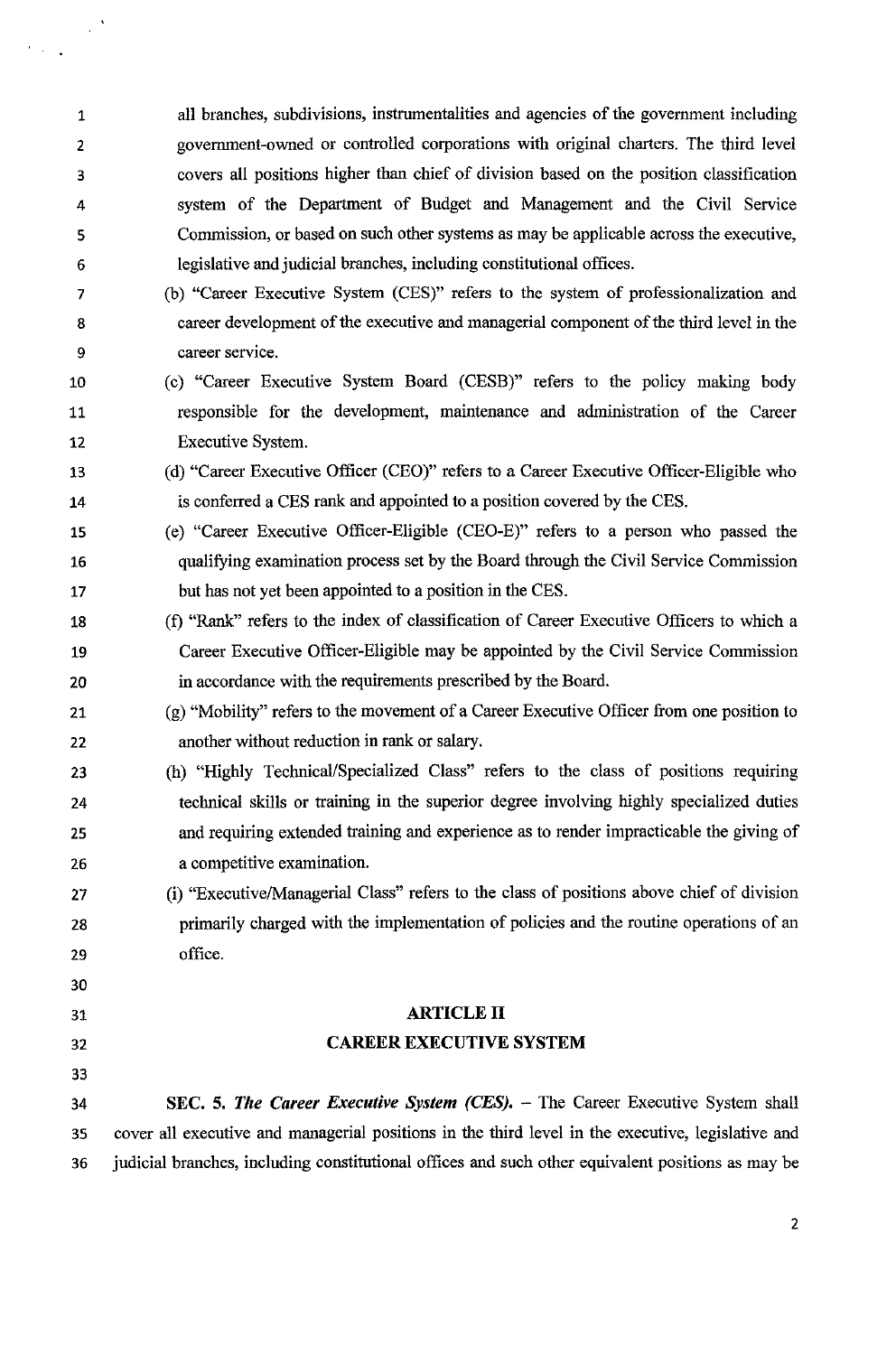1 identified by the Board. Entry and advancement in the CES shall be governed by the principles 2 of merit and fitness and other requirements as may be prescribed by the Board through the Civil 3 Service Commission. The Career Executive System shall be essentially characterized by the 4 principles of merit and fitness, security of tenure and mobility.

5

 $\ddot{\phantom{a}}$ 

 $\hat{\mathcal{A}}$ 

6 SEC. 6. *Career Executive System Board (CESB).* - A Career Executive System Board, 7 hereinafter referred to as the Board, under the administrative supervision of the Civil Service 8 Commission (CSC), hereinafter referred to as the Commission, is hereby created. It shall be 9 composed of the chairperson of the Commission as the Board's *ex officio* chairperson; and three 10 (3) *ex officio* members namely: the Secretary of the Department of Budget and Management or 11 hislher permanent representative not lower than an undersecretary; the President of the 12 Development Academy of the Philippines and the Dean of the National College of Public 13 Administration and Governance of the University of the Philippines. The Board shall also 14 include three (3) members to be appointed by the Chairperson for a term of three (3) years 15 namely: a representative of the nationwide association of career executive officers, a 16 representative of the nationwide association of personnel managers in the private sector, both of 17 whom shall be nominated by their respective associations, and one (1) representative from the 18 ranks of retired Career Executive Officers who is familiar with the principles and methods of 19 personnel administration. The members of the Board shall be provided with *per diems* and 20 allowances as may be determined by the Commission.

- 21
- 

22 SEC. 7. *Powers and Functions of the Board.* - The Board shall be the policy making 23 body of the Career Executive System. It shall promulgate rules, standards and procedures in the 24 recruitment, selection, assignment to positions, classification, compensation, mobility, 25 performance management, tour of duty, rewards and incentives, and training and career 26 development of Career Executive Officers and Career Executive Officer-Eligibles.

27

28 SEC. 8. *Office of the Career Executive and Specialized Systems (OCESS)*. - The Office 29 of the Career Executive and Specialized Systems (OCESS), which shall be an office under the 30 Commission, shall serve as the CESB secretariat with its own administrative and financial 31 component. It shall be responsible for the implementation of the policies, rules, regulations, 32 decisions, directives and instructions pertaining to the third level of the career service. An 33 assistant commissioner of the Commission shall head the OCESS and shall be assisted by a 34 Director IV, both of whom shall be Career Executive Officers, and shall be appointed by the 35 chairperson of the Commission upon recommendation by the Board.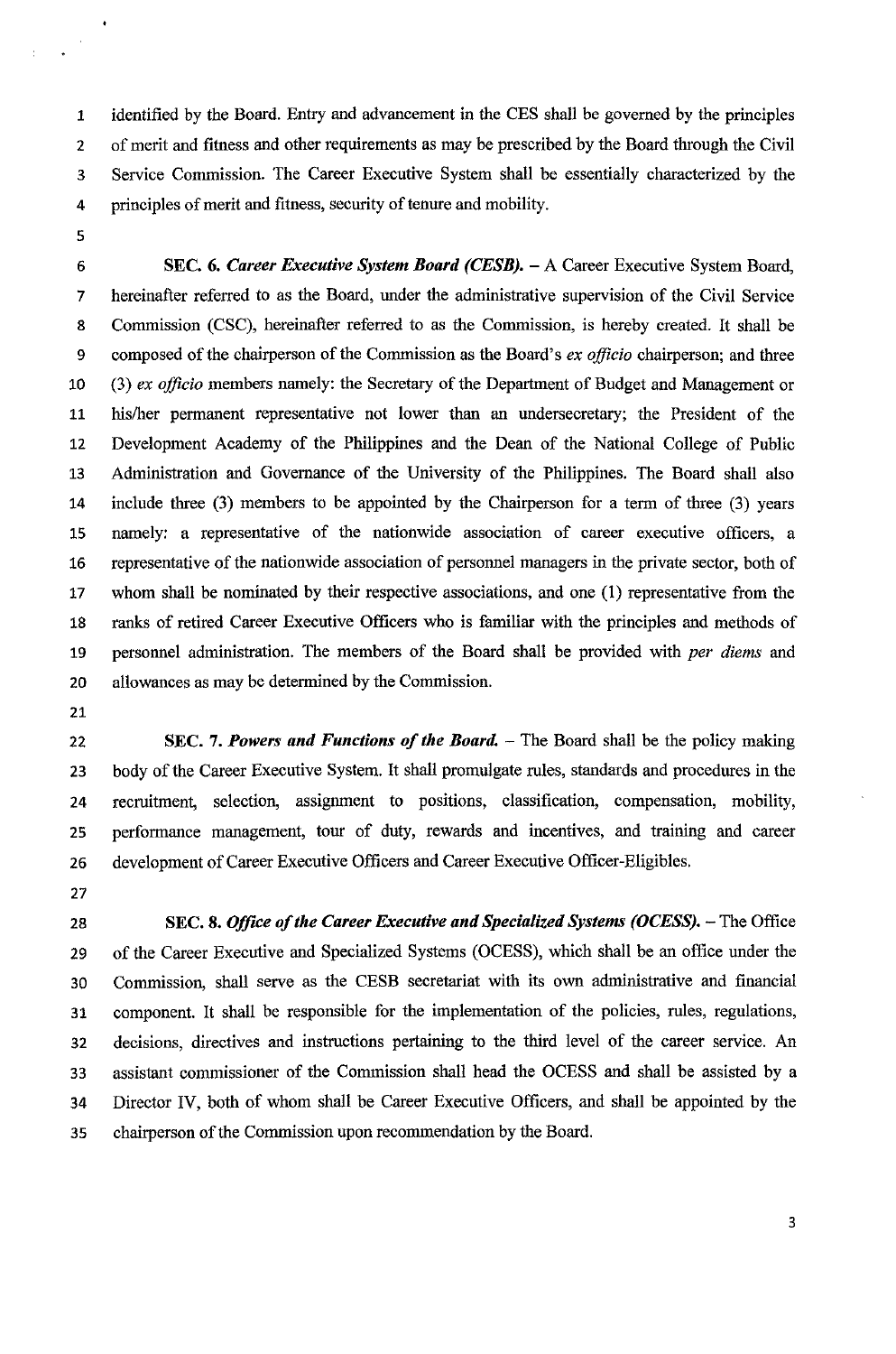1 2

 $\ddot{\phantom{1}}$ 

3

#### ARTICLE III

## POLICIES AND STANDARDS IN THE CAREER EXECUTIVE SYSTEM

4 SEC. 9. *Membership in the Career Executive System.* - A CEO-Eligible who is 5 assigned to a position in the Career Executive System shall be given the entry rank as CEO by 6 the Commission upon recommendation by the Board. This process completes his/her 7 membership in the Career Executive System.

8

9 SEC. 10. *Security of Tenure.* - A Career Executive Officer shall enjoy security of tenure 10 in the Career Executive System and shall not be suspended nor dismissed except for cause and 11 after due process.

12

13 **SEC. 11.** *Compensation.* - A CEO shall be compensated according to rank and shall be 14 provided with an attractive salary, fringe benefit and reasonable allowances. A CEO occupying a 15 position in the Career Executive System shall enjoy an added premium based on hislher rank. In 16 case a CEO occupies a position whose salary grade is higher than that of hislher rank, he/she 17 shall receive the difference between the salary grade of his/her position and his/her rank while 18 assigned to the position. The Board, in coordination with the Commission and the Department of 19 Budget and Management (DBM), shall develop and periodically review a compensation plan for 20 Career Executive Officers. The employing agency shall provide the funds to pay the salary, 21 fringe benefits and allowances of a CEO.

- 22
- 

23 SEC. 12. *Rank System in the Career Executive System.* - A Career Executive Officer 24 (CEO) shall be classified according to rank which shall be established and determined by the 25 Commission upon recommendation by the Board. Rank classification shall be based on proven 26 competence, qualifications such as appropriate academic and professional background, broad 27 levels of responsibility and other relevant considerations.

28

29 SEC. 13. *Appointment to Rank.* – Only a CEO-Eligible, assigned to a position in the 30 Career Executive System, shall be appointed to rank by the Commission upon recommendation 31 by the Board. The issuance of rank shall be done by the chairperson of the Commission.

32

33 SEC. 14. *Promotion in Rank.* - The Board shall recommend to the Commission the 34 criteria which shall be the basis for promotion in rank. The criteria to be established shall 35 include, but shall not be limited to, performance, qualifications and proven competence.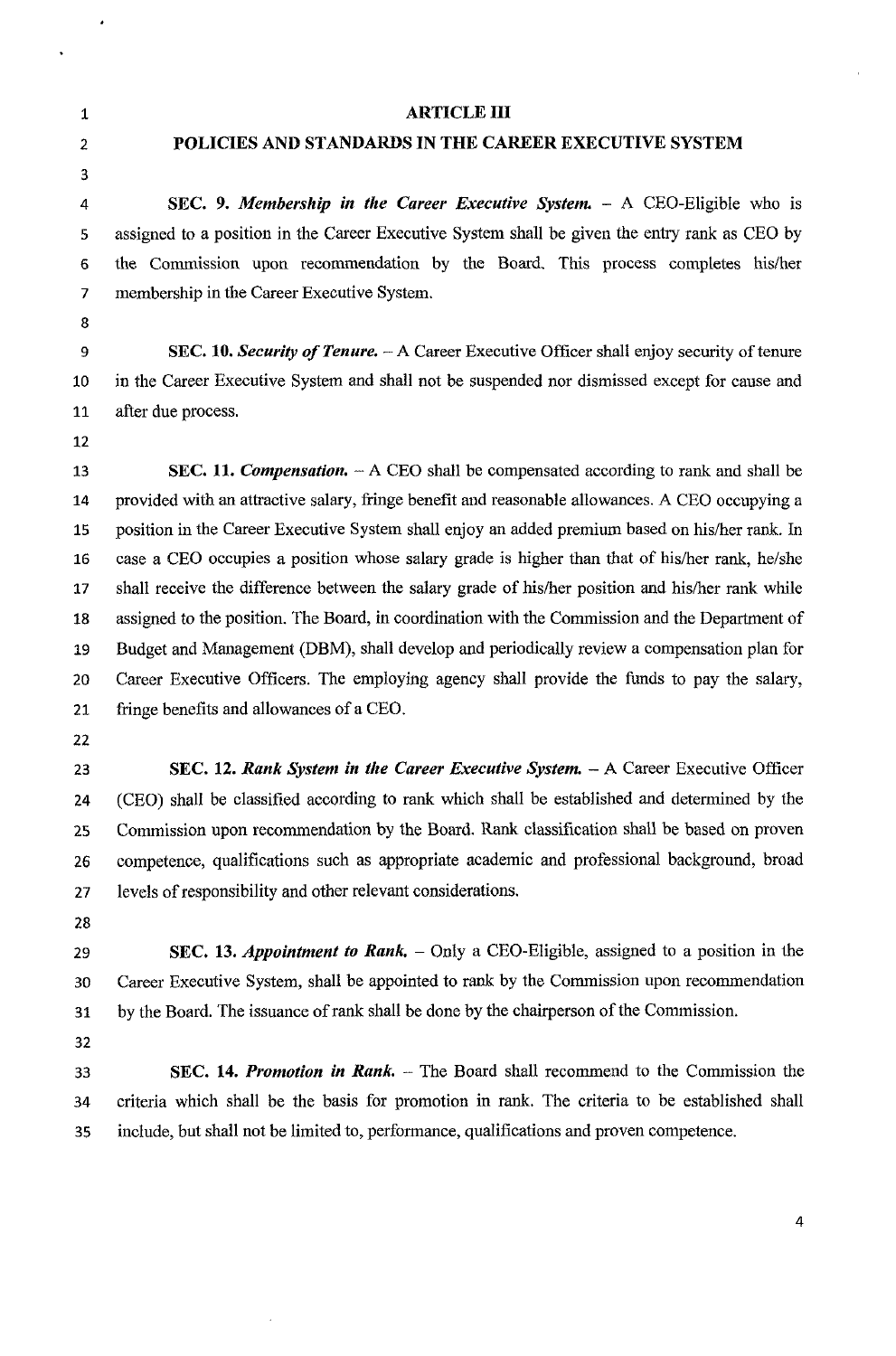1 SEC. 15. *Mobility in the Career Executive System.* - A Career Executive Officer may be 2 assigned to any position in the Career Executive System without diminution in rank and salary. 3 There shall be a tour of duty of three (3) years for each CEO during which period he/she shall 4 not be transferred to another office or position without his/her consent. In filing a vacancy, the 5 head of agency shall choose from those who have been granted rank or eligibility. The 6 Commission, through the Board, shall provide information on vacancies, an updated list of 7 available qualified persons who may be assigned, and such other mechanisms to assist the head 8 of agency in the selection.

9

 $\ddot{\phantom{1}}$ 

10 **SEC. 16.** *Assignment to Positions in the Career Executive System.* **– Career Executive** 11 Officer-Eligibles shall be given priority in assignments to vacant positions in the Career 12 Executive System. In exceptional cases, a non-CEO-Eligible may be assigned to a position in the 13 Career Executive System on a temporary status: *PrOVided,* that he/she shall be replaced once a 14 CEO-Eligible becomes available. Those who are in Salary Standardization Law (SSL)-exempt 15 agencies shall also be required to be CEO-Eligibles prior to their assignments to positions in the 16 Career Executive System. All career undersecretaries and assistant secretaries and other officials 17 of similar rank shall come from the CEO-Eligibles. The assigning authority shall choose from a 18 list of at least three (3) eligibles who are qualified, available and willing to be assigned to said 19 vacant position. The number of career undersecretaries and assistant secretaries and other 20 officials of similar rank shall conform to the number set by law. The Commission shall establish 21 a mechanism to ensure that assignments to positions in the Career Executive System conform to 22 the standards prescribed under this Act.

23

24 SEC. 17. *Discipline*. – The Commission shall have the authority to discipline occupants 25 of positions in the Career Executive System: *Provided,* that, such authority to discipline shall be 26 concurrent with the assigning authority.

27

28 **SEC. 18.** *Training and Career Development***.** – The Board shall establish a continuing 29 program of training and career development for CEO and CEO-Eligibles.

30

31 SEC. 19. *Performance Management*. – The Board shall develop a system for periodic 32 evaluation of the performance of occupants of positions in the Career Executive System taking 33 into account their accomplishments and managerial capability. This periodic evaluation system 34 shall be the basis for the grant of incentives and awards, as well as for sanctions for poor 35 performance.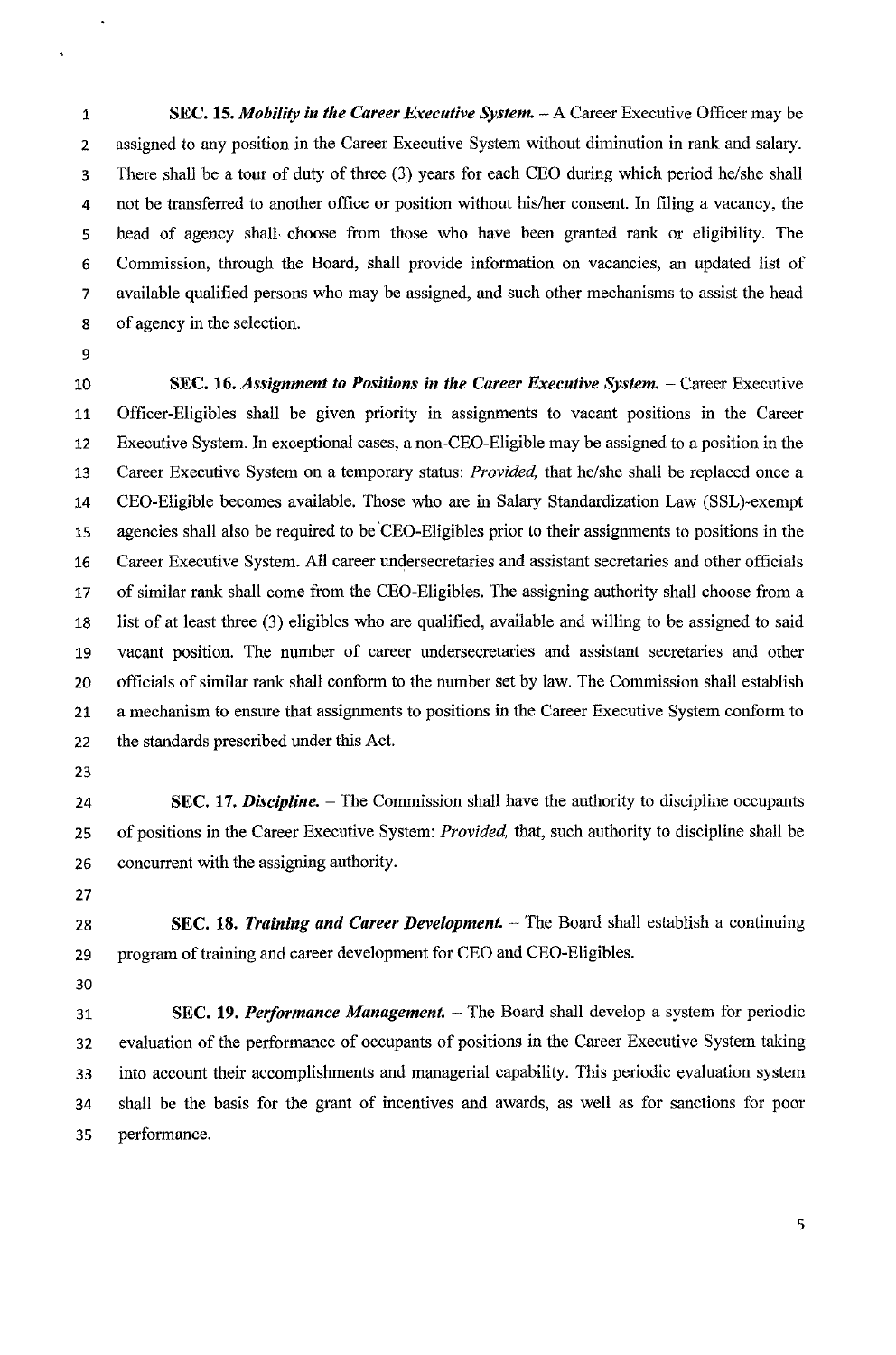1 2

 $\ddot{\bullet}$ 

 $\bullet$ 

3

## ARTICLE IV **MISCELLANEOUS PROVISIONS**

4 **SEC. 20.** *Transitory Provisions.* - (a) Upon the effectivity of this Act, all Career 5 Executive Service Officers (CESOs) who were conferred CESO ranks under Article IV, Part III 6 of the Integrated Reorganization Plan under Presidential Decree No.1, as amended, shall, as a 7 vested right, be accredited as Career Executive Officers (CEOs) under this Act and shall be 8 appointed to Career Executive Officer ranks corresponding to their CESO rank.

9 (b) Career Executive Service Eligibles (CESEs) who passed the examinations given by 10 the fonner Career Executive Service Board, and Career Service Executive Eligibles (CSEEs) 11 who passed the examination given by the Civil Service Commission, and who are assigned to 12 positions in the Career Executive System at the time of the effectivity of this Act, shall be 13 appointed to entry rank as Career Executive Officers.

14 (c) Those who possess Career Executive Service Eligibility (CESE) but who are not 15 assigned positions in the Career Executive System at the time of the effectivity of this Act shall 16 be accredited as Career Executive Officer-Eligibles.

17 (d) Career Service Executive Eligibles (CSEEs) who have not been assigned to positions 18 in the Career Executive System at the time of the effectivity of this Act shall be required to 19 undergo further screening process to qualify as Career Executive Officer-Eligibles.

20 (e) The personnel, assets, funds, grants and records of the fonner Career Executive 21 Service Board (CESB) secretariat are hereby transferred to the Office of the Career Executive 22 and Specialized System (OCESS).

23 (f) The chairperson of the Commission shall designate an officer-in-charge pending the 24 appointment of an assistant commissioner to head the OCESS.

25 (g) Incumbent officials and employees of the current CESB secretariat shall continue to 26 exercise their respective functions, duties and responsibilities with the corresponding benefits 27 and privileges.

28

29 **SEC. 21.** *Implementing Rules and Regulations.* - The Board, in coordination with the 30 Commission, shall promulgate implementing rules and regulations as may be necessary to 31 implement the intent and purposes of this Act and which shall be published in the *Official 32 Gazette* and in two (2) newspapers of general circulation.

33

34 **SEC. 22.** *Repealing Clause.* - Article IV, Part III of the Integrated Reorganization Plan, 35 as approved under Presidential Decree No.1, as amended, is hereby repealed. All provisions of 36 Executive Order No. 292, or the Revised Administrative Code of 1987 on the Civil Service